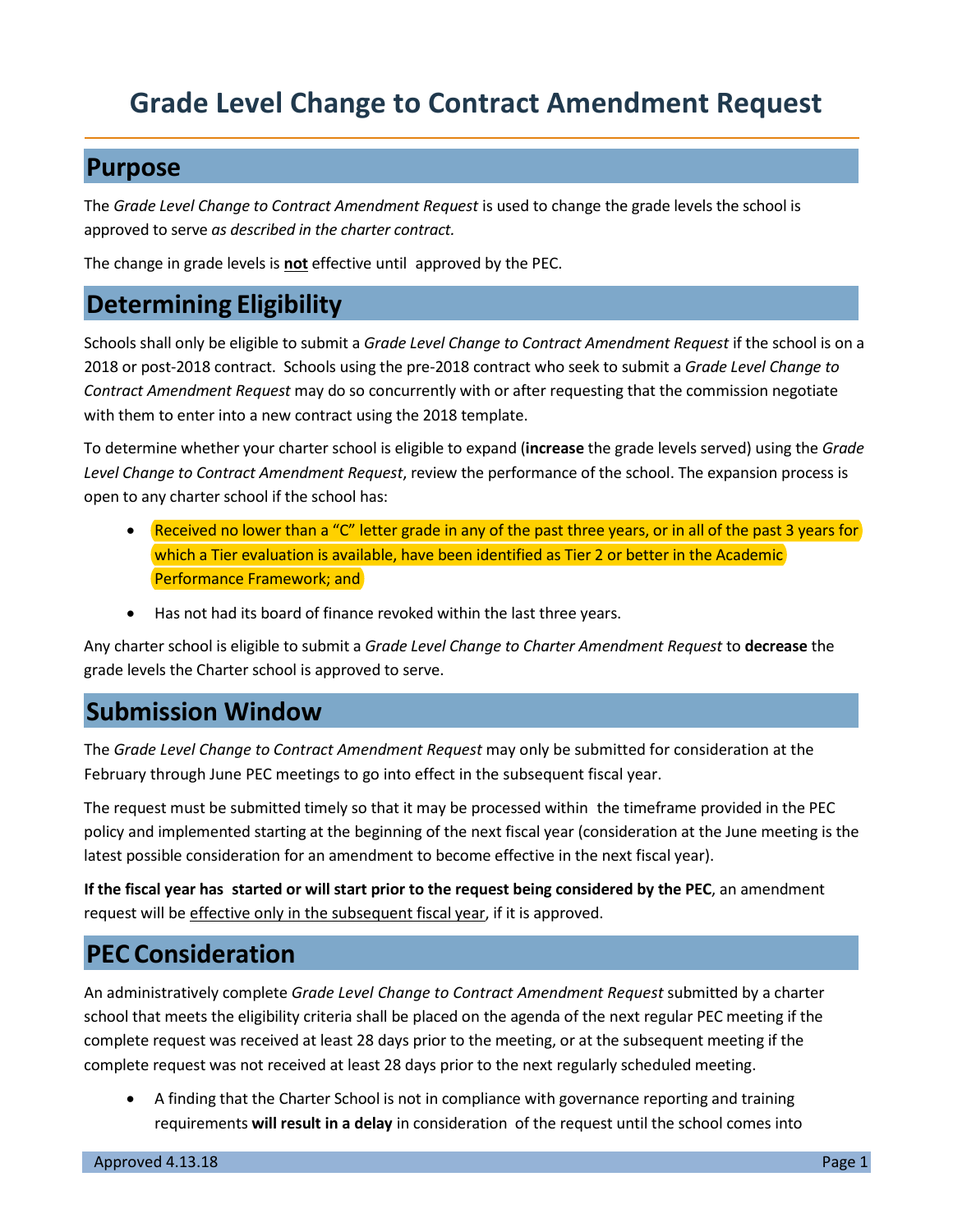compliance, or if the school does not come into compliance, until the last meeting within the contractual timeline for a decision from the PEC.

• All performance data (academic, organizational, and financial) for the last three years including any outstanding complaints or investigations will be provided to the PEC for its consideration of the amendment request.

Requests to **decrease** the grade levels served will be placed on the consent agenda of a regular PEC meeting. Any request may be removed from the consent agenda either before the scheduled PEC meeting or during the scheduled PEC meeting. If an item is removed from the consent agenda and school representatives are not available, the item will be added for consideration at the next scheduled PEC meeting.

A recommendation for approval from the CSD does not guarantee the request will be approved by the PEC. The PEC is the final decision maker and is not obligated to accept the recommendations of the CSD.

## **Recommendation and Approval Factors**

The recommendation from the PEC's authorized representatives and the PEC's decision to approve or deny a *Grade Level Change to Contract Amendment Request* will be based on the following considerations, which will be weighed to determine if the applicant has the capacity to implement the requested expansion and ensure continued success in all applicable performance measures:

Has the applicant adequately met its mission;

Is the applicant's academic performance stable or improving;

Has the applicant demonstrated financial stability and good financial management (this will include a review of the financial audits for the past 3 years);

Has the applicant adequately met its organizational performance requirements;

Has the applicant demonstrated community need, support, and satisfaction; and

Has the applicant demonstrated capacity to successfully implement the requested expansion.

## **Instructions for the Request**

**If you have questions about completing the form or uploading documents, contact** 

**charter.schools@state.nm.us.** Complete all required fields and attachments (denoted by "\*").

## *Form Fields*

| <b>Field</b>              | <b>Instructions</b>                                                                                                                                                     |
|---------------------------|-------------------------------------------------------------------------------------------------------------------------------------------------------------------------|
| Served *                  | <b>Current Grade Levels</b> Identify the Current Grade Levels Served accurately based on the grade levels approved<br>for the charter contract and currently served.    |
| <b>Proposed Change to</b> | Identify the grades to be served after approval of the request. This includes the current<br>Grade Levels Served* grades served, and the new grades that are requested. |
| <b>Effective Date *</b>   | Enter the proposed first day of school for the new grade configuration.                                                                                                 |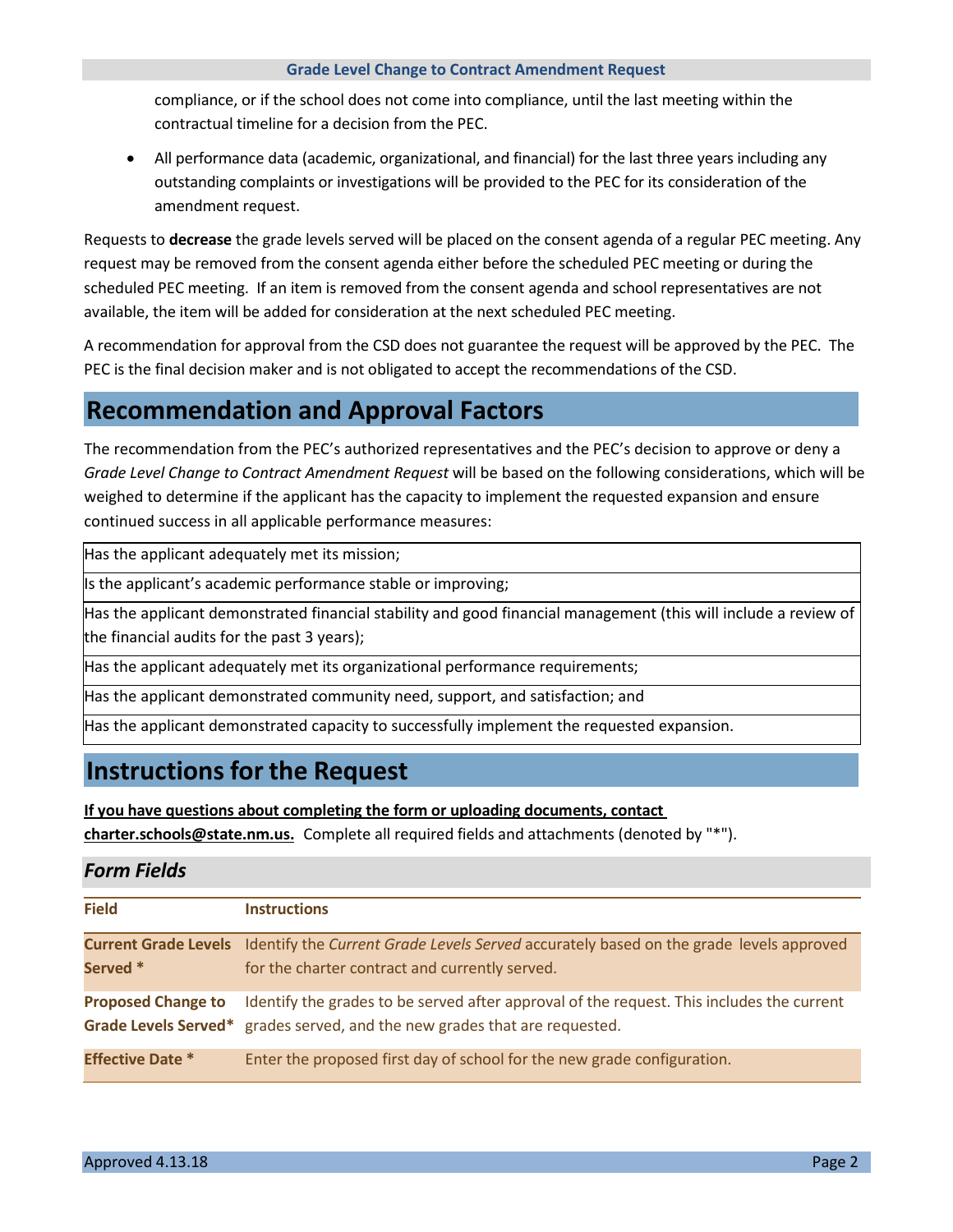## *Attachments*

**Curriculum Samples (Only Schools That Earned Tier 2 or B/C Letter grade)**

Charters in which the school has earned an "A" letter grade or Tier 1 rating in the current year will not be required to submit curriculum samples.

Charters that have received a "C" or "B" letter grade or Tier 2 rating will be required to provide a complete set of curriculum samples for each grade to be added.

Attach curriculum samples for each additional grade level being requested. Curriculum samples must reflect implementation of the educational program described in the contract, as described in the instructions on the Curriculum Sample Instructions and Template beginning on page 5 of these instructions.

### **Approved Board Minutes\***

Attach evidence that the requested change has been approved by the Charter School Board.

#### **Narrative\***

Attach a narrative that responds to the following prompts:

- $\Box$  (Decrease and Increase) Describe the rationale for this request.
- $\square$  (Increase Only) Provide a detailed staffing plan consistent with each Staffing Chart submitted with this request. Describe how the staffing (administrative, instructional, and non-instructional), enrollment, and target population needs will be addressed by the following processes:
	- o Recruitment;
	- o Hiring; and
	- o Training.
- $\Box$  If changes to one or more areas are not needed, provide an explanation.
- $\square$  (Increase Only) Provide a detailed description of how the Charter school will meet the enrollment targets identified in each Enrollment Matrix submitted. Include the following:
	- o A plan for meeting targets;
	- o Necessary advertising and/or promotion to meet the targets;
	- o Number of returning students; and
	- o Anticipated new student enrollment.
- $\Box$  (Increase Only) Identify the concrete resources, if any, needed for implementation. Consider the changes needed to curriculum, assessment, and instruction to implement this request. Provide the rationale for your response. If the response indicates that resources are not needed to implement the request, explain why.
- $\Box$  (Adding Grades K–8 Only) Present clear criteria for promotion from one grade level to the next, to include the level of proficiency that students must obtain to demonstrate mastery of academic core content.
- $\Box$  (Adding Grades 9–12 Only) Describe the following: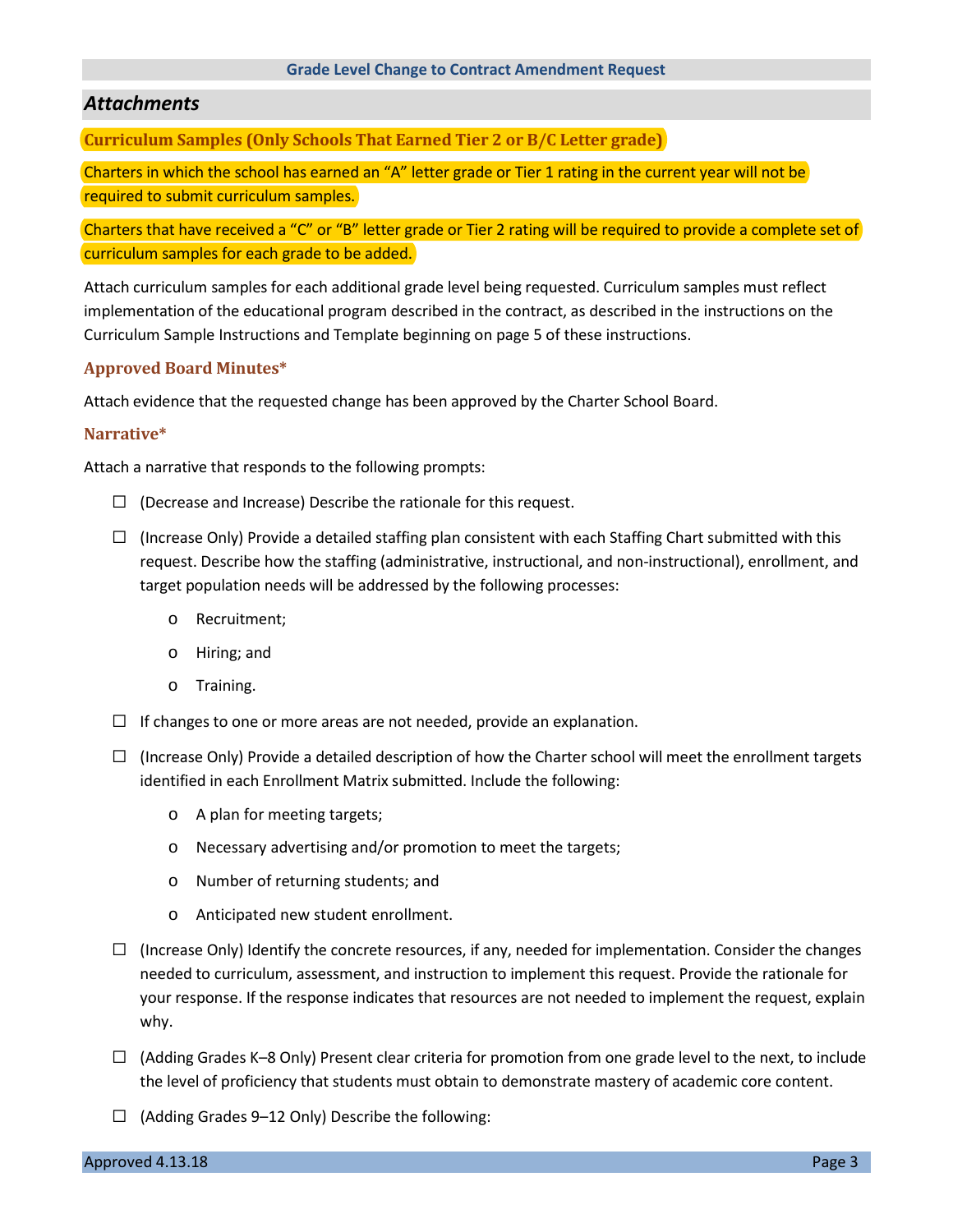- o Course offerings;
- o Process and criteria for awarding course credit;
- o Policy on acceptance of transfer credit; and
- o Graduation requirements that identify the number of credits in each content area and electives consistent with State requirements.
- $\Box$  (Decrease Only) Identify the number of students displaced by the decrease in grade levels.
- $\Box$  Decrease Only) Describe the plan to communicate the decrease in grades to the school community.
- $\square$  (Decrease Only) Describe the plan to provide displaced students assistance with:
	- o Identifying other educational options; and
	- o Enrolling in another school.

#### **Occupancy Documentation (Increase Only)**

For the proposed facility, clearly label and provide the following documents:

- $\Box$  Documentation of the capacity load of the facility to document capacity that can sustain projected growth in enrollment. Hand-drawn images will not be accepted.
- $\Box$  If an additional facility will be utilized:
	- o A Certificate of Occupancy, approved for educational use; *OR* An assurance that the school will not occupy any space until the school possesses a Certificate of Occupancy and provides the same to the PEC;
	- o NMCI letter from the PSFA; *OR* An assurance that the school will not occupy any space until the school possesses a NMCI letter from the PSFA and provides the same to the PEC;
	- o Documentation of the capacity load of the facility to document capacity that can sustain enrollment requested (hand-drawn images will not be accepted) ; *OR* An assurance that the school will not occupy any space that does not have a sufficient capacity load to sustain the enrollment requested and provides documentation of the capacity load to the PEC; and
	- o Proposed lease (as relevant), lease purchase agreement (as relevant), or purchase contract (as relevant) and an affidavit verifying compliance with legal requirements of Section 22-8B-4.2 NMSA 1978; *OR* An assurance that the school will not occupy any space that does not meet the ownership and leasing requirements of Section 22-8B-4.2 NMSA 1978.

#### **Additional Information (Increase Only)**

Attach each of the following documents:

- □ Enrollment Matrix
	- o Detail the current and targeted number of students served per grade for the subsequent three Fiscal Years both in the primary educational program and the requested additional educational program.
- □ Staffing Chart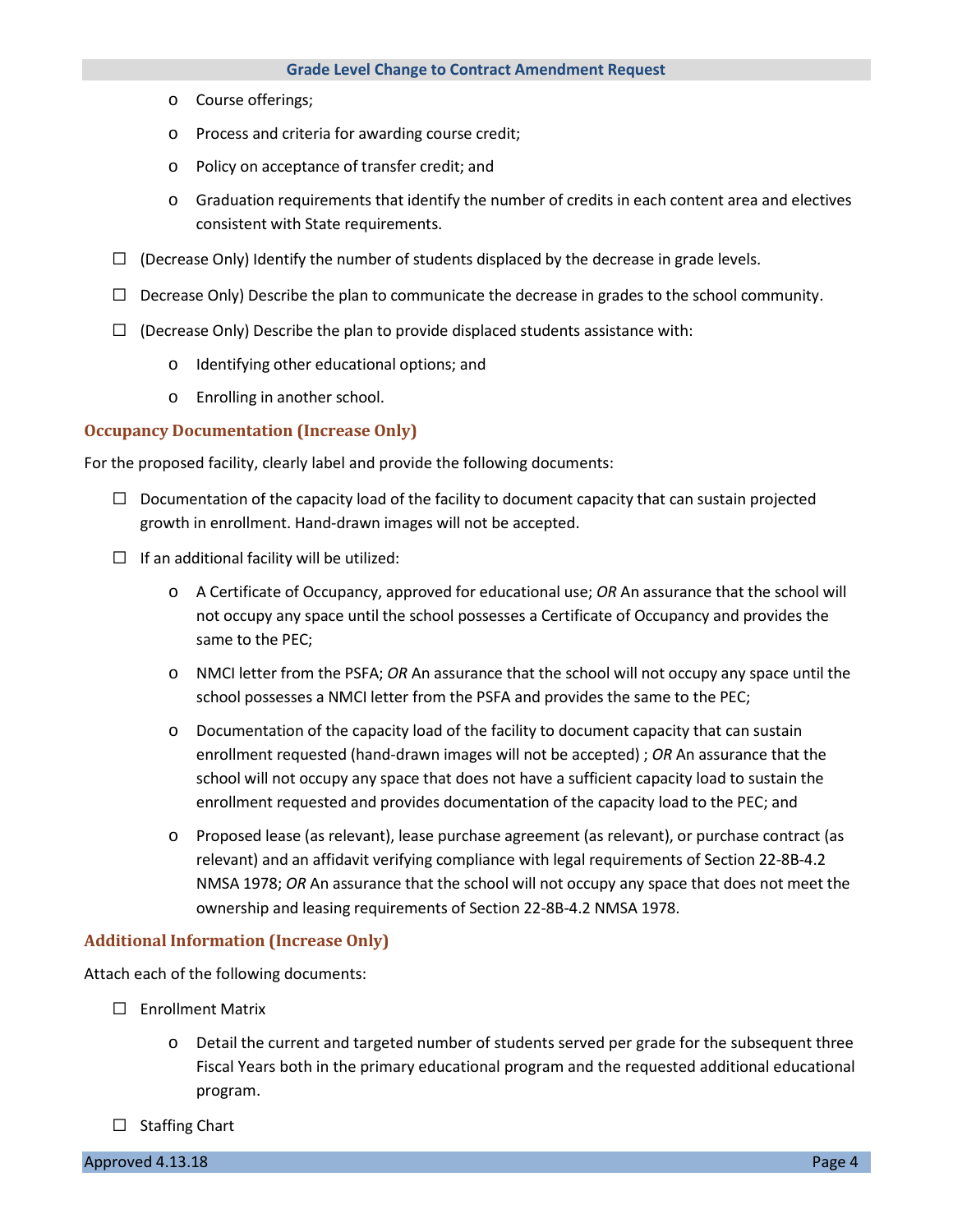o Identify the current and anticipated staffing information for the subsequent three Fiscal Years both in the primary educational program and the requested additional educational program.

## **Administrative Completeness Review**

An administratively complete request includes the following:

- □ Fully Completed Form
- □ Approved Board Minutes
	- o Comply with Open Meeting Law (if applicable)
	- o Board aligns with what is currently on file with PEC
- □ Narrative, Addressing All Prompts
- $\square$  Facility Information, If Required
- $\Box$  Additional Information, If Required
	- o Enrollment Matrix
	- o Staffing Chart
- $\Box$  (If Required) Curriculum Samples for each grade the school proposes to add. See Curriculum Sample Instructions and Template beginning on page 5 of these instructions. The curriculum samples should reflect the education program as described in the contract.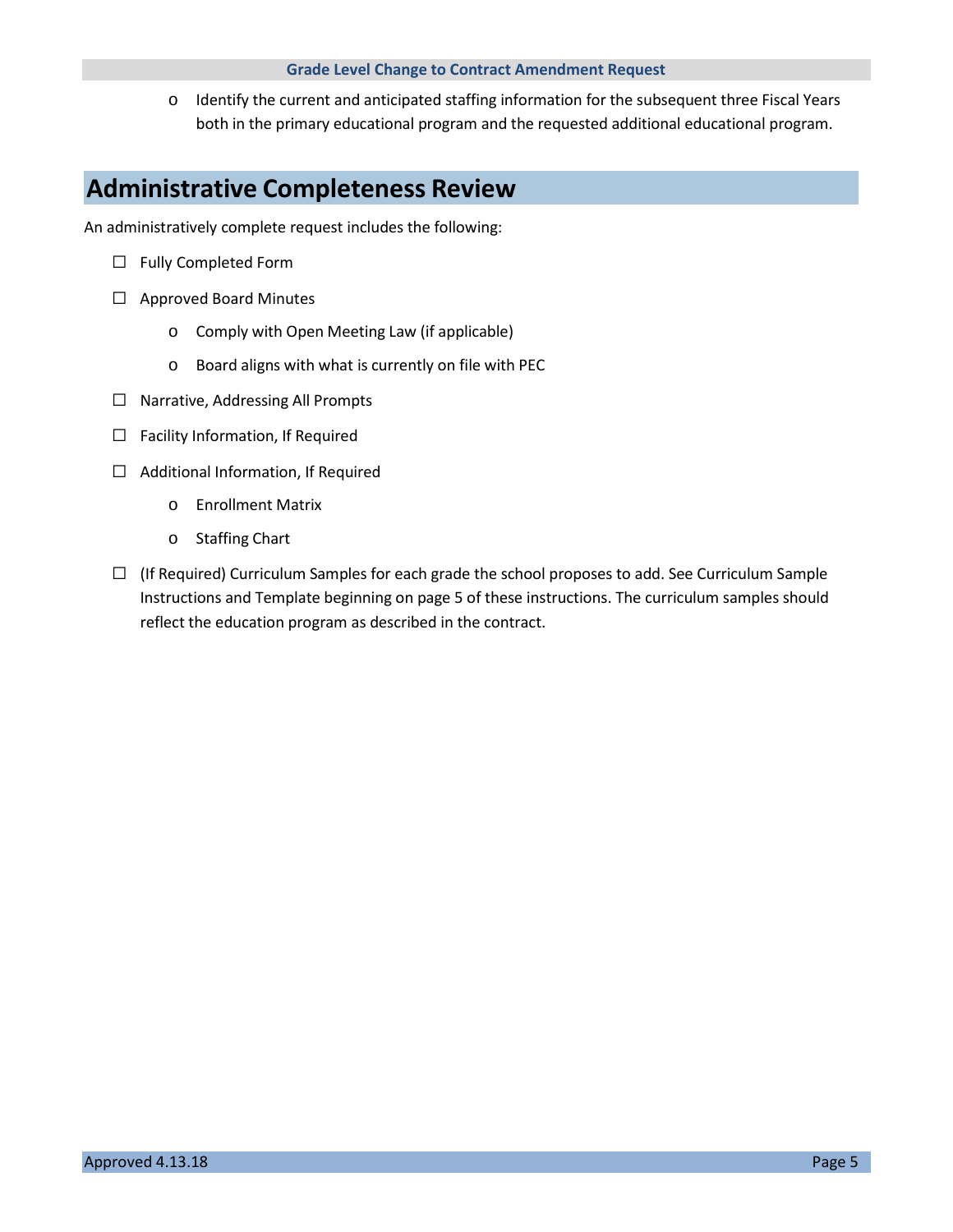### *Curriculum Sample Instructions and Template*

**Who needs to use this form?**

### Charter schools with a current letter grade lower than an "A" or Tier rating lower than Tier 1.

### **Why?**

Curriculum samples provide a representation of an Educational Program aligned to the New Mexico Common Core State Standards and the New Mexico Content Standards and to the methods of instruction described in the charter contract, and as amended. The curriculum samples allow the Charter school to demonstrate its capacity to develop a curriculum aligned to these standards and designed to improve pupil academic achievement.

### *Directions*

For each grade level being added,, provide curriculum samples for Reading, Writing, and Math using the Curriculum Sample Template. Reading and Writing standards may be addressed in a single English Language Arts (ELA) curriculum sample. If the changes will impact  $4^{th}$ ,  $7^{th}$ , and/or  $11^{th}$  grade, provide a Science curriculum sample.

### **How many pages can a curriculum sample have?**

Each curriculum sample addressing a single content area may not exceed 8 pages. If the Reading and Writing curriculum samples for a grade level are submitted as a single ELA curriculum sample, the ELA curriculum sample may not exceed 12 pages. The 8 page limitation (or 12 page limitation for an integrated ELA sample) includes the completed curriculum sample template fields, summative assessment items, and scoring information included for review.

#### **Which standards may be used?**

Each curriculum sample must address at least one standard from a content area (Reading, Writing, Math, or Science) for the grade level requested. If more than one standard is addressed in a curriculum sample, indicate one standard that is instructed and assessed to mastery to be **the focus of review** by putting **(M)** before the standard number.

**Reading**—Each Reading/ELA curriculum sample must identify as the focus of review one standard from the Reading strand (either Reading for Literature or Reading for Informational Text), **not** to include RL.10 or RI.10, OR one of the additional 15% of state-specific standards in ELA which focus on cultural responsiveness.

**Writing**—Each Writing/ELA curriculum sample must identify as the focus of review one standard from the Writing strand (Text Types and Purposes only—**W.1, W.2, or W.3**) OR one of the additional 15% of state-specific standards in ELA which focus on cultural responsiveness.

**Mathematics**—Each Mathematics curriculum sample must identify one standard from Mathematics to be the focus of review, along with the Standard(s) for Mathematical Practice addressed by the instructional strategies and student activities in the curriculum sample. Standards for Mathematical Practice may not be the focus of review, but should be identified by number when addressed in the instructional strategies and student activities. If any high school grade (9–12) is to be added, the Charter school will provide four curriculum samples representing the four State required high school courses in Mathematics (Algebra, Geometry, Algebra II or its equivalent, and an additional course with significant math content).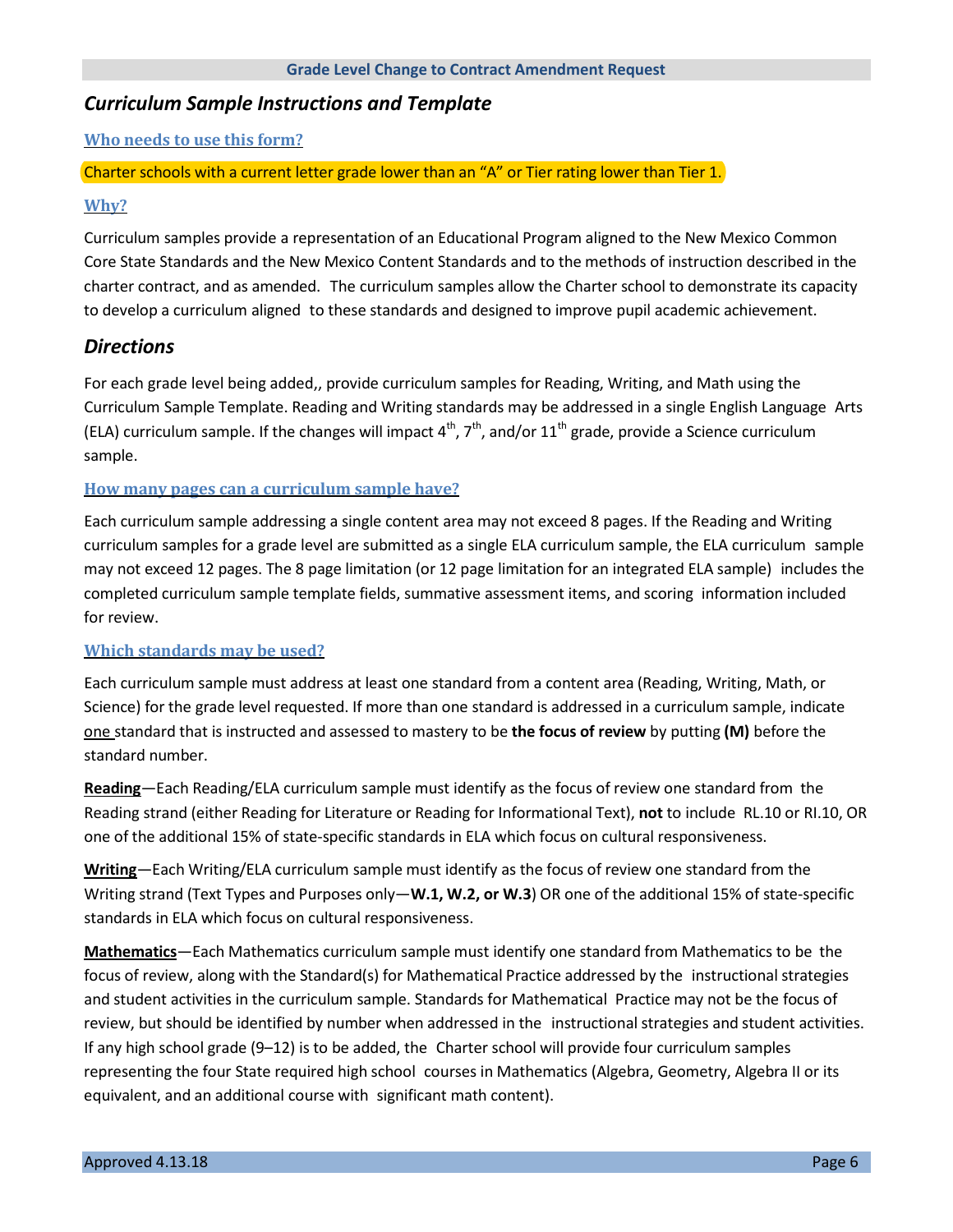Science — A Science curriculum sample must be submitted for charters requesting addition of 4<sup>th</sup>, 7<sup>th</sup>, and/or 11<sup>th</sup> grade. Each Science curriculum sample must identify one performance standard (PS) from a Science strand (Strands 2–3 only). Strand 1 (Scientific thinking and practice) may not be the focus of review, but should be identified by number when addressed in the instructional strategies and student activities.

**What about standards with several components?**

Each curriculum sample must provide instruction and student activities sufficient to allow a student the opportunity to master the standard identified for review, with assessment items and scoring sufficient to allow that student to clearly demonstrate mastery. Certain standards include multiple components that describe an amount of content and/or skill knowledge that might be difficult to fully address within the page limitations described above.

If the standard has **two or fewer components** identified by lower-case letter (e.g. 3.NF.2 below), the sample must address the **complete** standard including the **overall broad standard description** (double underlined below) and **all components**.

| $(M)$ 3.NF.2:<br>diagram. | Understand a fraction as a number on the number line; represent fractions on a number line                                                                                                                                                                                        |
|---------------------------|-----------------------------------------------------------------------------------------------------------------------------------------------------------------------------------------------------------------------------------------------------------------------------------|
| а.                        | Represent a fraction $1/b$ on a number line diagram by defining the interval from 0 to 1 as the<br>whole and partitioning it into b equal parts. Recognize that each part has size 1/b and that the<br>endpoint of the part based at 0 locates the number 1/b on the number line. |
| b.                        | Represent the fraction a/b on a number line by marking off a lengths 1/b from 0. Recognize the<br>resulting interval has size $a/b$ and that its endpoint locates the number $a/b$ on the number<br>line.                                                                         |

If the standard includes **more than two components** identified by lower-case letter (e.g. 4.W.1 below), the Charter school is required to address the **overall broad standard description** (double underlined below) and **not fewer than two components** (e.g. 4.W.1, b. and d., underlined below). The components identified for review must address grade-level rigor (see **What is rigor?** below).

| $(M)$ 4.W.1  | Write opinion pieces on topics or texts, supporting a point of view with reasons and                                                                                  |
|--------------|-----------------------------------------------------------------------------------------------------------------------------------------------------------------------|
| information. |                                                                                                                                                                       |
| а.           | Introduce a topic or text clearly, state an opinion, and create an organizational structure in<br>which related ideas are grouped to<br>support the writer's purpose. |
| b.           | (M) Provide reasons that are supported by facts and details.                                                                                                          |
| c.           | Link opinion and reasons using words and phrases (e.g., for instance, in order to, in addition).                                                                      |
| d.           | (M) Provide a concluding statement or section related to the opinion presented.                                                                                       |

### **What is rigor?**

For the **Reading and Writing** curriculum samples, the requirements include addressing the grade-level rigor defined by the listed standard. For the purposes of this request, **grade-level rigor** is the expectation set by New Mexico's Common Core State Standards and New Mexico's Content Standards that includes a level of content and/or skills the student must master at that grade level. The increased rigor at each grade level can be identified by the changes in the standard description from the same standard at the prior grade level.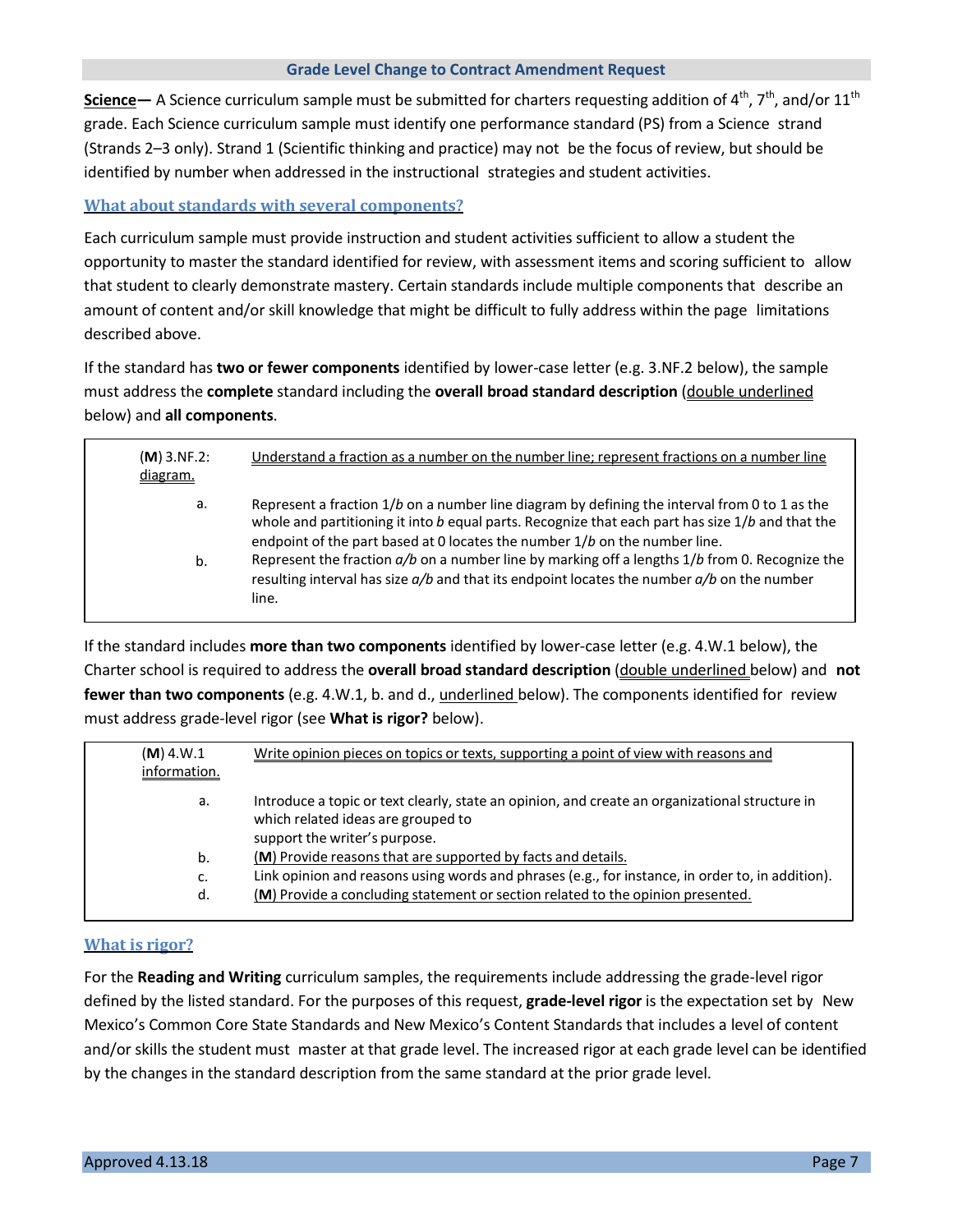For the **Mathematics** curriculum samples, the requirements include addressing the grade-level rigor defined by the listed standard. For the purposes of this request, **grade-level rigor** is the expectation set by New Mexico's Common Core State Standards and New Mexico's Content Standards that includes a level of conceptual understanding, procedural skill and fluency, and application the student must master at that grade level, as defined by the standard description.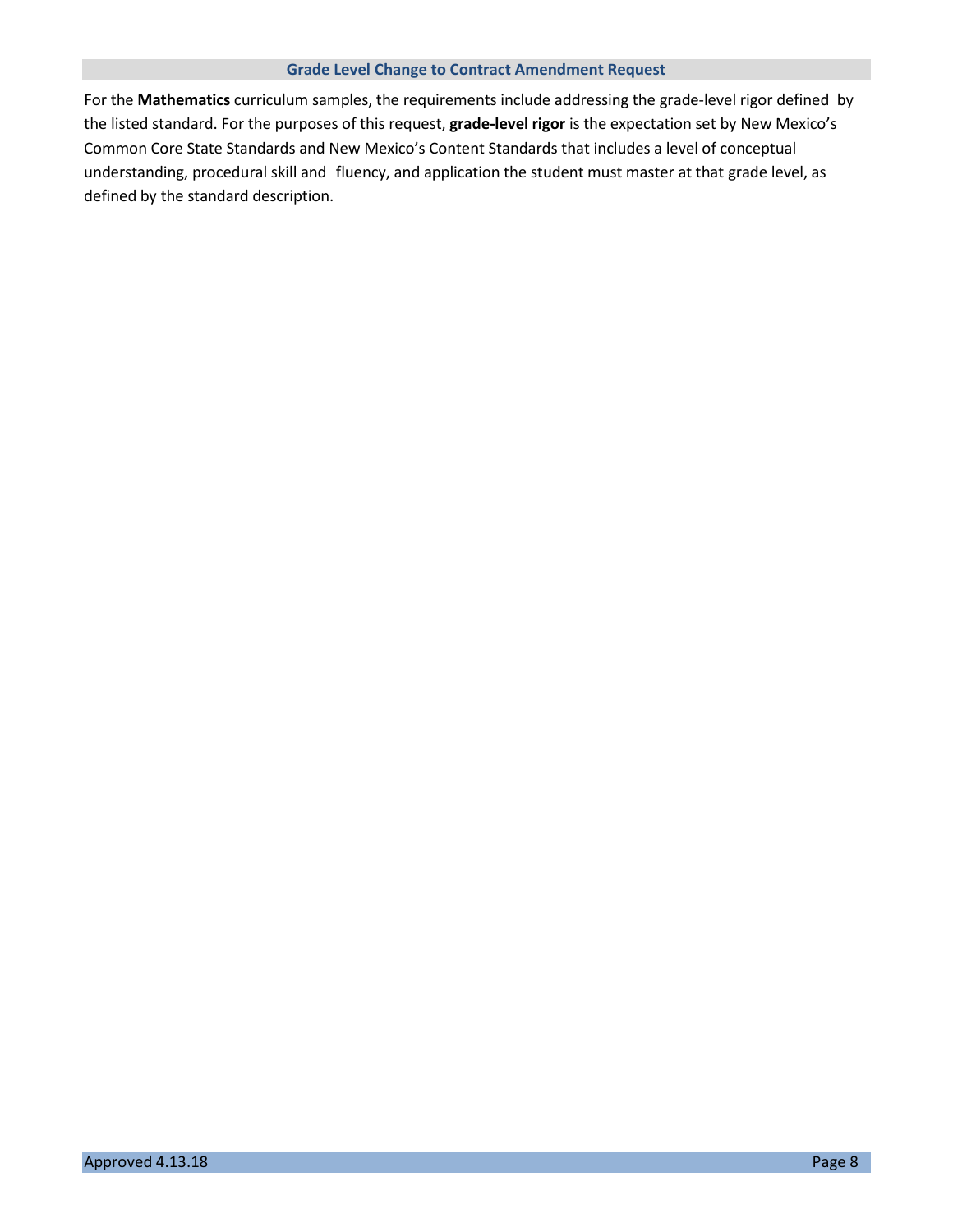## *Administrative Completeness Checklist*

An administratively complete curriculum sample includes the following:

| □            | Page Limits                                                                                           |  |
|--------------|-------------------------------------------------------------------------------------------------------|--|
|              | • Each curriculum sample must be no more than 8 pages total. The page limit increases to 12 pages     |  |
|              | total when combining Reading and Writing into one integrated ELA curriculum sample.                   |  |
| $\Box$       | Template                                                                                              |  |
|              | • The attached Curriculum Sample Template must be used for all curriculum sample submissions.         |  |
| $\Box$       | Fonts                                                                                                 |  |
|              | • Fonts must be no less than 10 point.                                                                |  |
| $\Box$       | Grade Level                                                                                           |  |
|              | • The curriculum sample must identify the grade level of that sample.                                 |  |
| $\Box$       | <b>Content Area</b>                                                                                   |  |
|              | • The curriculum sample must identify the content area of that sample.                                |  |
| $\Box$       | Course Title (if requesting any grade(s) between 9-12)                                                |  |
|              | • The course title must be provided.                                                                  |  |
| $\Box$       | Alignment to Educational Program                                                                      |  |
|              | • Describe how the instructional methods found in the lesson(s) align to the Educational Program as   |  |
|              | described in the charter contract.                                                                    |  |
| $\Box$       | Standard identified to be the focus of review                                                         |  |
|              | • Include Standard number.                                                                            |  |
|              | If lesson(s) address(es) more than one standard or standard includes multiple components, refer to    |  |
|              | What standards may be used? or What about standards with several components? above.                   |  |
|              | • The focus of review is designated with the bolded (M).                                              |  |
|              | . Reading: one standard from the Reading strand (either Reading for Literature or Reading for         |  |
|              | Informational Text), not to include RL.10 or RI.10, OR one of the additional 15% of state-specific    |  |
|              | standards in ELA which focus on cultural responsiveness.                                              |  |
|              | • Writing: one standard from the Writing strand (Text Types and Purposes only-W.1, W.2, or W.3),      |  |
|              | OR one of the additional 15% of state-specific standards in ELA which focus on cultural               |  |
|              | responsiveness.                                                                                       |  |
|              | • Mathematics: one standard from Mathematics to be the focus of review, along with the Standard(s)    |  |
|              | for Mathematical Practice addressed by the instructional strategies and student activities in the     |  |
|              | curriculum sample. Standards for Mathematical Practice may not be the focus of review, but should     |  |
|              | be identified by number when addressed in the instructional strategies and student activities. If any |  |
|              | high school grade (9-12) is to be added, the Charter school will provide four curriculum samples      |  |
|              | representing the four State required high school courses in Mathematics (Algebra, Geometry, Algebra   |  |
|              | II or its equivalent, and an additional course with significant math content).                        |  |
|              | • Science: one performance objective (PO) from a Science strand (Strands 3-6 only)                    |  |
| $\Box$       | Full description of standard identified as the focus of review                                        |  |
| □            | List of Materials and Resources required                                                              |  |
| $\mathbf{L}$ | Description of Instructional Strategies and Student Activities by lesson                              |  |
| ⊔            | A minimum of three Summative Assessment Items for each of the following content areas—Reading,        |  |
|              | Writing, Mathematics, and Science (if applicable)                                                     |  |
| $\Box$       | The answer key or scoring rubric (whichever applicable) for each Summative Assessment Item including  |  |
|              | point values and how points will be awarded                                                           |  |
|              | An acceptable score indicating mastery of the standard for review                                     |  |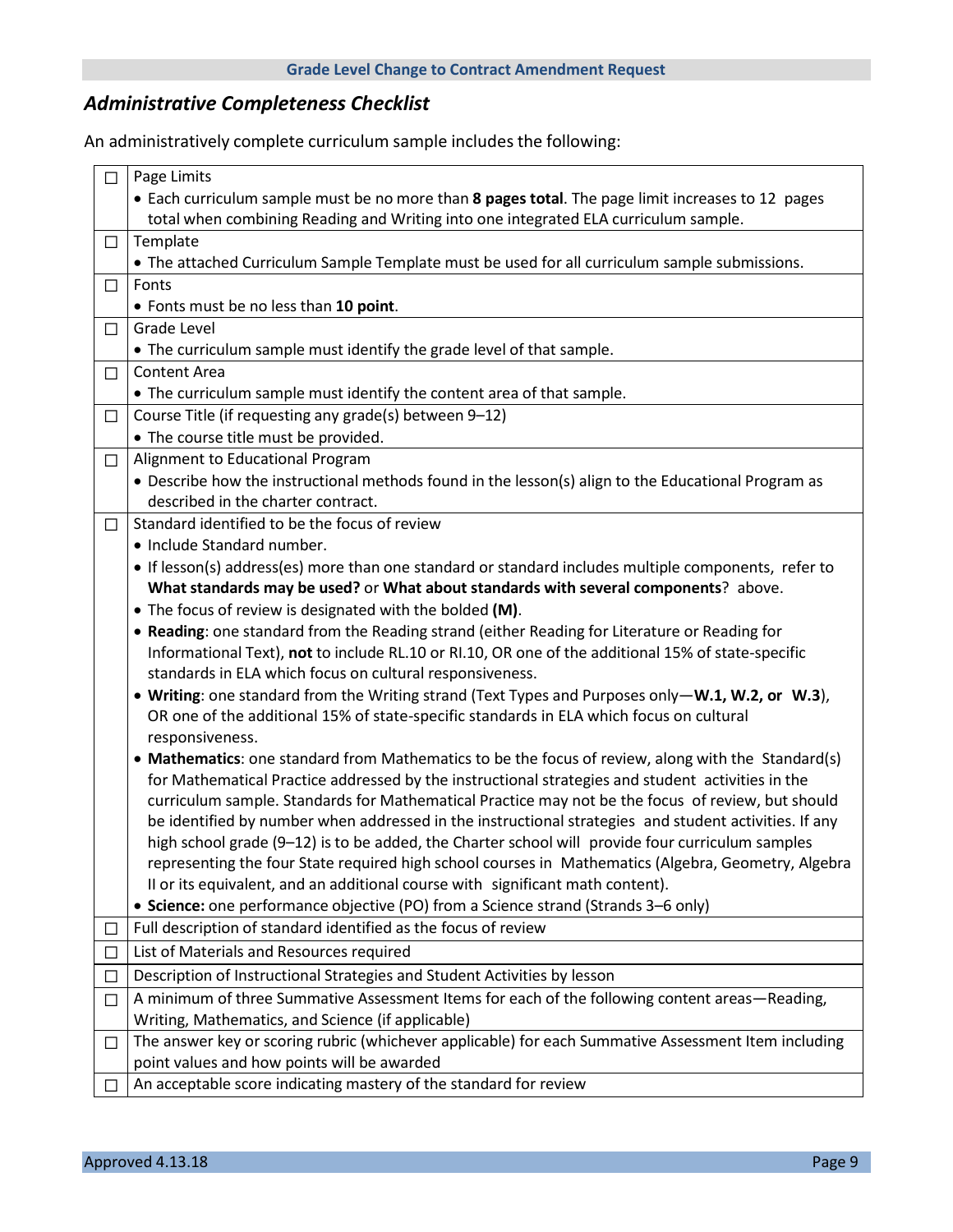## *Substantive Completeness Checklist*

A substantively complete curriculum sample template will do the following:

| П      | <b>Instructional Strategies</b>                                                                        |
|--------|--------------------------------------------------------------------------------------------------------|
|        | • Describe the Instructional Strategies, lesson by lesson, that would clearly provide students with    |
|        | opportunities to engage in the grade-level rigor defined in the standard identified as the focus of    |
|        | review.                                                                                                |
| □      | <b>Student Activities</b>                                                                              |
|        | • Describe the Student Activities, lesson by lesson, that would clearly provide students with          |
|        | opportunities to engage in the grade-level rigor, defined in the standard identified as the focus of   |
|        | review.                                                                                                |
| □      | <b>Summative Assessment Items</b>                                                                      |
|        | • Provide an opportunity for students to complete the Summative Assessment Items. These Summative      |
|        | Assessment Items are assessed independently and are separate from instruction and guided or            |
|        | independent practice.                                                                                  |
| □      | <b>Summative Assessment Items</b>                                                                      |
|        | • Provide at least three Summative Assessment Items for each content area-Reading, Writing,            |
|        | Mathematics, and Science (if applicable)                                                               |
|        | • Answer key(s) and/or scoring rubric(s), clearly describing, for each Summative Assessment Item,      |
|        | components to be scored and how points will be awarded, that taken together accurately measure         |
|        | student mastery of the application of the content and/or skills as defined by the grade-level rigor in |
|        | the standard identified for review.                                                                    |
|        | • Mastery of the application of the content and/or skills as defined by the grade-level rigor in the   |
|        | standard identified for review is clearly demonstrated by an identified acceptable score or            |
|        | combination of identified acceptable scores.                                                           |
| $\Box$ | <b>Educational Program</b>                                                                             |
|        | • Provide Instruction, Student Activities, and Summative Assessment Items that are clearly consistent  |
|        | with the Educational Program as described in the charter contract.                                     |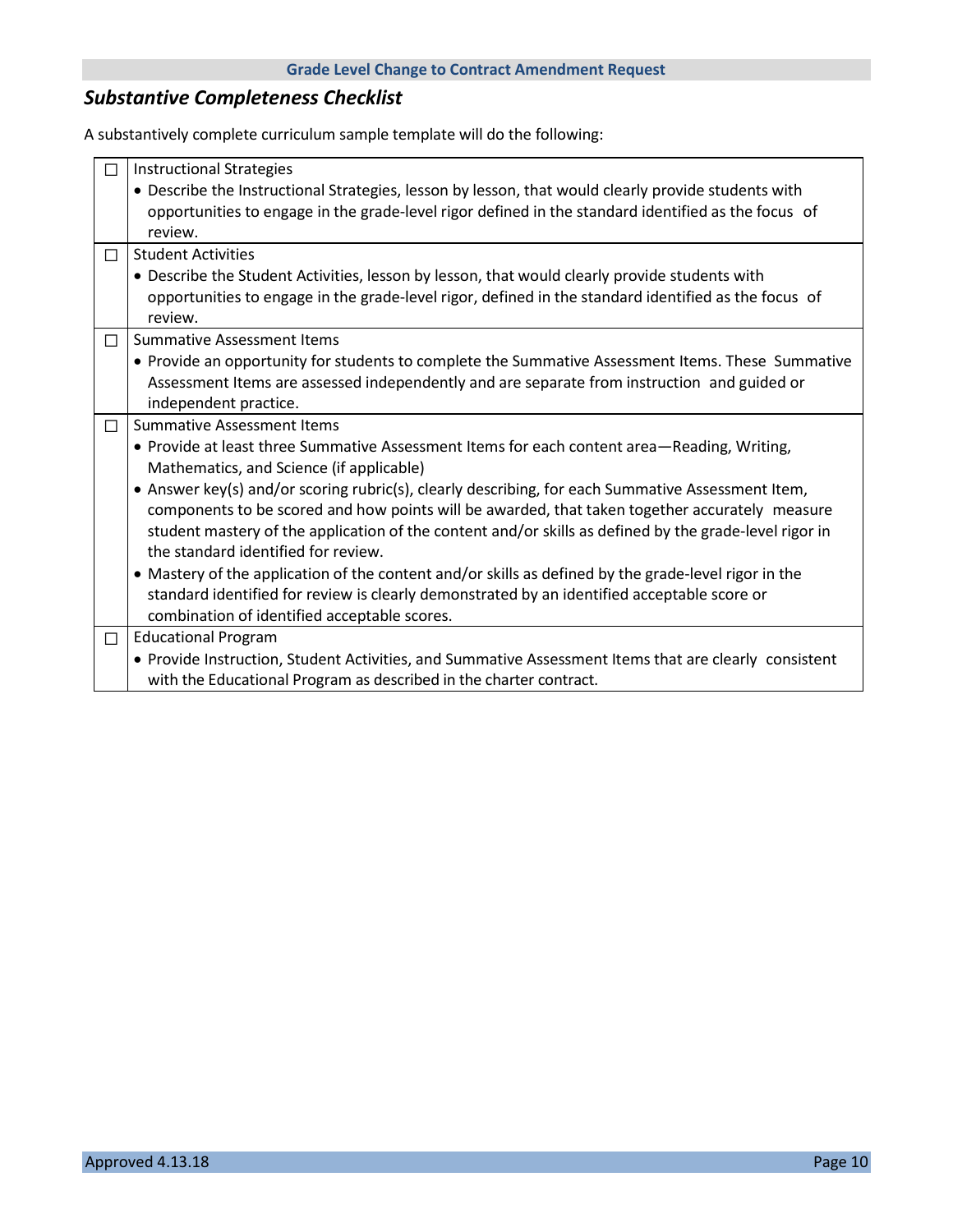## **Curriculum Sample Template—**8 Pages Max. (12 pages for integrated ELA sample). **Instruction Pages above should be deleted before submission.**

| <b>Grade Level</b>                                               | <b>Content Area</b> |  |
|------------------------------------------------------------------|---------------------|--|
| <b>Course Title (grades 9-12 Only)</b>                           |                     |  |
| <b>Alignment to Educational Program</b>                          |                     |  |
| Describe how the methods of instruction found in this            |                     |  |
| sequence of lessons align to the Educational Program             |                     |  |
| described in the charter contract and the Amendment Request.     |                     |  |
| <b>Standard Number and Description</b>                           |                     |  |
| The standard number and description (see instructions) of the    |                     |  |
| standard being instructed and assessed to mastery in the         |                     |  |
| curriculum sample. If more than one Standard is listed for a     |                     |  |
| content area, one is clearly identified as the focus of review   |                     |  |
| by having (M) before the standard number.                        |                     |  |
| <b>Materials/Resources Needed</b>                                |                     |  |
| List all items the teacher and students will need for the entire |                     |  |
| sequence of instruction (excluding common consumables).          |                     |  |

| Lesson<br>(add as<br>needed) | <b>Instructional Strategies</b> —Describe the Instructional Strategies,<br>lesson by lesson, that would clearly provide students with<br>opportunities to engage in the grade-level rigor defined by the<br>Standard identified as the focus of review. | <b>Student Activities</b> -Describe the Student Activities, lesson by lesson,<br>that would clearly provide students with opportunities to engage in or<br>master the grade-level rigor defined by the standard identified as the<br>focus of review.<br>Indicate alignment of Student Activities to the standard/component<br>identified as the focus of review and specific Standard(s) of<br><b>Mathematical Practice.</b> |
|------------------------------|---------------------------------------------------------------------------------------------------------------------------------------------------------------------------------------------------------------------------------------------------------|-------------------------------------------------------------------------------------------------------------------------------------------------------------------------------------------------------------------------------------------------------------------------------------------------------------------------------------------------------------------------------------------------------------------------------|
| 1                            |                                                                                                                                                                                                                                                         |                                                                                                                                                                                                                                                                                                                                                                                                                               |
| $\overline{2}$               |                                                                                                                                                                                                                                                         |                                                                                                                                                                                                                                                                                                                                                                                                                               |
| 3                            |                                                                                                                                                                                                                                                         |                                                                                                                                                                                                                                                                                                                                                                                                                               |
| 4                            |                                                                                                                                                                                                                                                         |                                                                                                                                                                                                                                                                                                                                                                                                                               |
|                              |                                                                                                                                                                                                                                                         |                                                                                                                                                                                                                                                                                                                                                                                                                               |
|                              | Provide an opportunity for students to complete the Summative                                                                                                                                                                                           |                                                                                                                                                                                                                                                                                                                                                                                                                               |
|                              | Assessment Items. These Summative Assessment Items are                                                                                                                                                                                                  |                                                                                                                                                                                                                                                                                                                                                                                                                               |
| S.A.                         | assessed independently and are separate from instruction and                                                                                                                                                                                            |                                                                                                                                                                                                                                                                                                                                                                                                                               |
|                              | guided or independent practice. In the Student Activities column,                                                                                                                                                                                       |                                                                                                                                                                                                                                                                                                                                                                                                                               |
|                              | describe the Summative Assessment Items that will allow                                                                                                                                                                                                 |                                                                                                                                                                                                                                                                                                                                                                                                                               |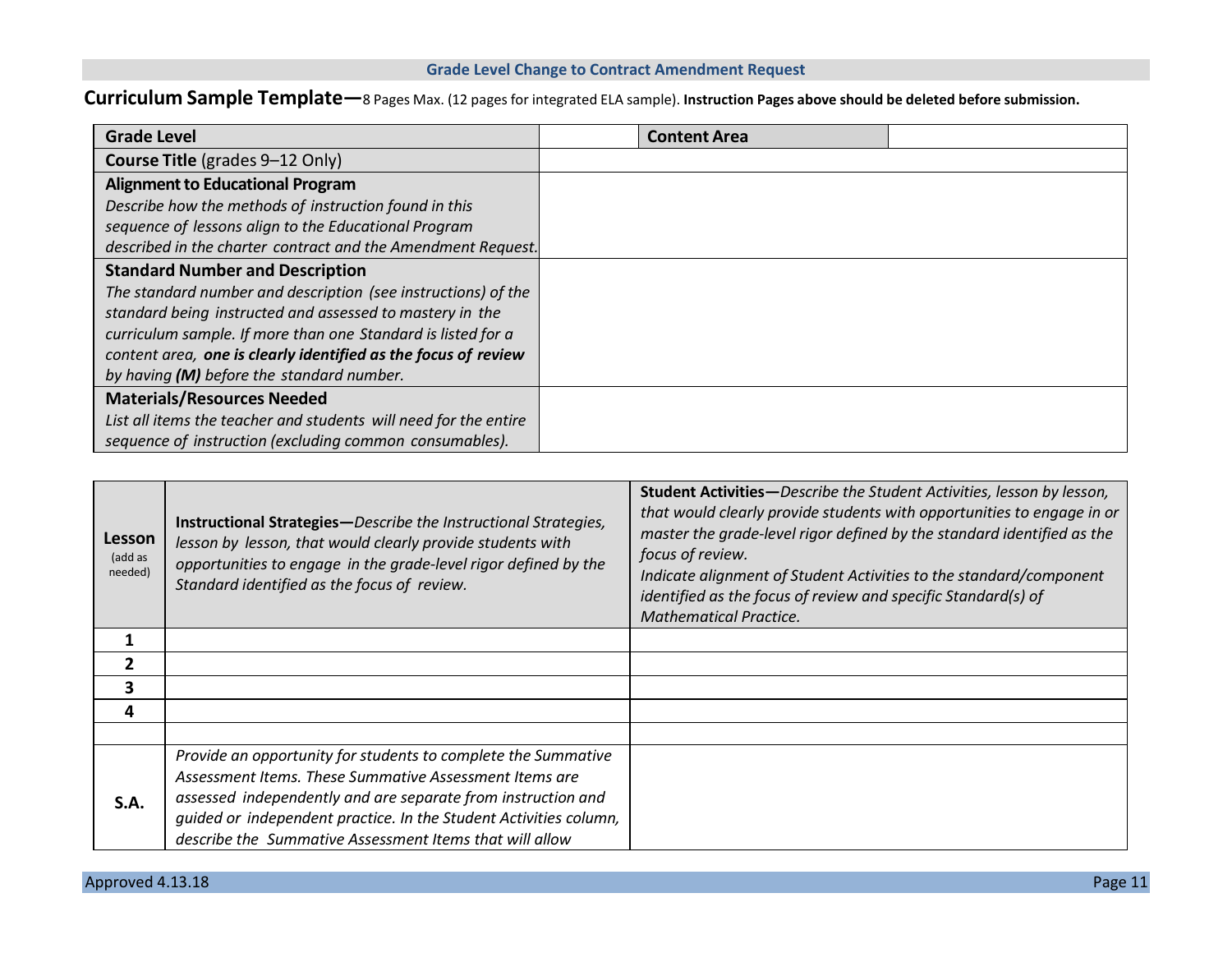| <b>Grade Level Change to Contract Amendment Request</b>        |  |  |
|----------------------------------------------------------------|--|--|
| students to demonstrate mastery of the rigor of the            |  |  |
| standard/components identified as the focus of review, and the |  |  |
| context in which the items will be administered.               |  |  |

### **Summative Assessment Items and Scoring:**

Provide below, at least three Summative Assessment Items for each content area, with answer key(s) and/or scoring rubric(s), clearly describing, for each Summative Assessment Item, components to be scored and how points will be awarded, that together accurately measure student mastery of the application of the content and/or skills as defined by the grade-level rigor in the standard identified for review. Mastery of the application of the content and/or skills as defined by the grade-level rigor in the standard identified for review is clearly demonstrated by an identified acceptable score or *combination of identified acceptable scores.*